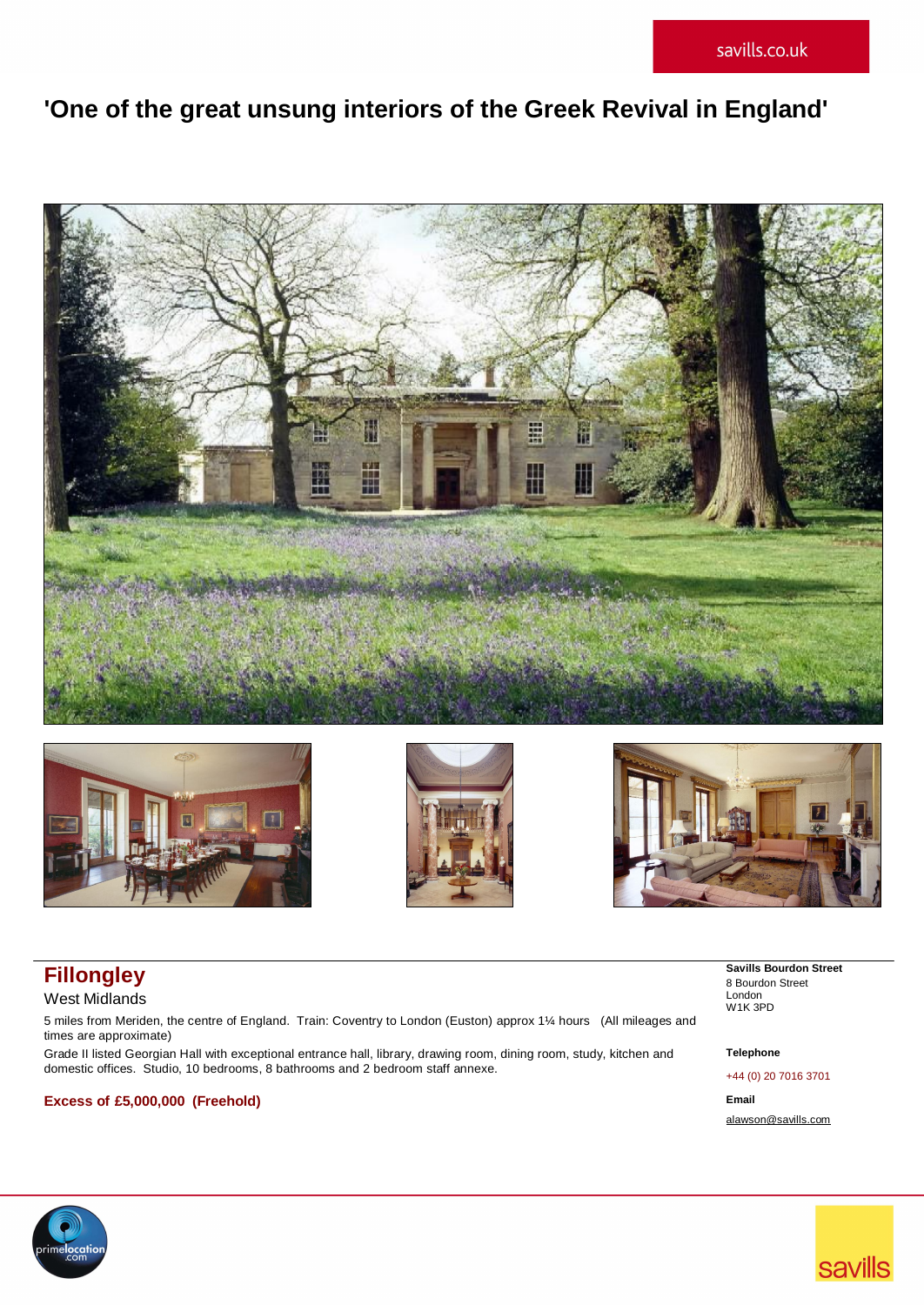### **SITUATION**

From the lane, electronic gates adjacent to the stone entrance lodge open onto the main drive to the Hall. The drive winds through an arboretum, including a wide<br>main drive to the Hall. The drive winds through an arboretum, including a wide<br>variety of specifient trees and shrubs, such as yew, oak, beech, variety of specimen trees and shrubs, such as yew, oak, beech, ornamental holly, rhododendrons, beneath which is a carpet of spring wildflowers. From the drive there are glimpses, through the trees, of the northern aspect of the Hall, before passing under the bough of an impressive fern leaf beech and arriving at the front of the formal entrance of the house (the northern elevation).

The Hall is a handsome stone and brick built country house, originally dating from<br>the mid 17th century. Perhaps the most impressive feature of Fillongley Hall is the<br>quality of its rooms, particularly the entrance hall, t facing rooms; the drawing room, ante room and dining room. Grand proportions,<br>ornate plasterwork and tall ceilings provide superb space for formal entertaining as<br>well as comfortable family living. All the principal room stairs. In recent years a thorough and sympathetic internal refurbishment has taken place. As a result, the principal reception rooms and bedrooms are presented in very good condition.

### **DESCRIPTION**

Fillongley Hall, in Warwickshire, is a superb neo-classical house designed by George Woolcott for the Rev. Bowyer Adderley, uncle of the 1st Lord Norton, in<br>1824-25. The house was essentially built in two stages beginning with the south<br>front in 1824-25. This was followed fifteen years later with th its history, Fillongley has managed to keep its feeling of privacy and seclusion, whilst also having the present benefit of easy access to all major facilities in the Midlands.

The house has retained all its original features and the part built by Woolcott in 1824-25 can still be clearly recognised on the south side: a long, low structure of seven bays with a 'Veranda covered with Copper'- as mentioned in the estimate of works. The three ground-floor rooms on the south front are also as Woolcott left them: an ante-room in the centre, whose curved end walls are set with niches, flanked by a drawing room on the east, and dining room on the west.

The north front boasts a hugely impressive recessed portico or loggia in the centre<br>which, framed by two giant lonic columns, is like the vestibule of a Classical temple<br>and reminiscent of early Greek revival houses. Its a the richest rosso antico scagliona of exactly the same scale. Indeed, the interior has<br>been described as 'One of the great unsung interiors of the Greek revival in<br>England' and one that depicts the cultivated tastes of a l

Forming the immediate setting of the main house are rich woodland gardens resulting in a wonderfully mature setting and vivid year round colours.

### **ACCOMMODATION**

An impressive, full height loggia, flanked by Ionic columns leads to a formal<br>entrance, below a stone pediment. Partly glazed double doors open into the<br>entrance Hall, a superb double height reception hall with flagstone f providing natural light throughout the centre of the house.

The entrance hall has a cloakroom and thunderbox WC off it. The hall provides<br>direct access to all of the principal reception rooms through fine carved wooden<br>doors and doorways, including carved pediments/over mantles. It

Library<br>A superb room incorporating a large curved, windowed bay at its eastern end, with<br>three large wooden bookcases flanking the walls. Three pairs of scagliola pillars in<br>sienna yellow, an open fireplace with ornately and small walk-in storeroom. A hidden bookcase door provides a second entrance to the drawing room.

### Drawing Room

A well proportioned room with an open fireplace, marble hearth, carved surround and mantle and ornate cornicing. 3 symmetrical pairs of French windows open to the southern terrace and formal gardens. Full height double doors provide a secondary entrance to the ante room:

### Ante Room

A wonderfully symmetrical, oval room with full height double doors from the hall,<br>French windows to the southern terrace and 4 inset display alcoves. Double doors<br>on the eastern and western walls open into the drawing room respectively, to form a large space for entertaining.

### Dining Room

Of similar dimensions to the drawing room, the dining room has a wood strip floor, 3 symmetrical pairs of French doors to the southern terrace, an open fireplace with carved marble mantle place and surround and direct access to the back hall and kitchen.

From the hall, doors lead to the back hall with storerooms, original call bells, secondary staircase to the first floor, off which are the domestic offices, including:

Kitchen A large open, family kitchen and breakfast room with walk-in larder, stone floor, oil fired Aga and Viking range. There is a large open brick fireplace with cast iron ovens and extensive built-in cupboards. Handmade oak units and granite worktops have been installed, including floor and wall cupboards and a central island with built in sink, dishwasher and large fridge freezer. A further sinks, a double Belfast, is situated under the window.

A S506080

From the kitchen, a door leads onto the Play Room (formerly the butler's pantry) with many large fitted cupboards, a fireplace and separate access to the back hall.

Also from the kitchen a door opens to the Scullery with a large Belfast sink, plumbing for a washing machine and tumble dryer, separate cloakroom and onto the Pantry, Game Larder and access into the west wing Annexe.

The back hall also has an external door to the yard to the west of the house, 3<br>further rooms; the Work Room with a water supply, Flower Room with fitted<br>cupboards and the Study with an ornately carved Adam style fire surr French doors to the southern terrace.

### First Floor

From the hall a cantilevered, oak staircase with ornately carved banisters and cupola above, rises to the first floor, and leads to an impressive, partly galleried landing with two pairs of scaglio, sienna yellow, Doric columns, a store cupboard and the principal bedroom accommodation.

East wing bedroom suite comprising the School Room with open fireplace and carved marble surround, en suite bathroom with bath, basin and WC, door into the East Room with walk-in hanging cupboard, open fireplace and door leading to a small room with built in cupboard, from which there are independent stairs to the main staircase.

Chintz Room a large well-proportioned bedroom with open fireplace and carved marble surround with en suite bathroom including bath, basin and WC.

Canopy Room with open fireplace and carved marble surround and en suite bathroom with bath, basin and WC.

The master bedroom suite comprises the Green Room and an adjacent dressing room and en suite bathroom with bath, basin and WC.

From the green room the door leads to 2 further rooms that could easily be linked into the master suite including South Room and separate bathroom with bath and basin.

From the gallery the door opens to a rear corridor with linen, storage and housemaid's cupboards and landing to the secondary staircase.

The landing leads to the Studio with partly glazed ceiling and built in cupboards, and the North Room, with an open fireplace. Also accessed off the rear corridor is the west wing, which includes further guest

accommodation including Bedroom 8, Bedroom 9, a bathroom with bath, basin and WC, Bedroom 10, 2 further bathrooms and a separate WC.

### Basement

A door from the back hall/rear corridor and stairs lead down to the basement floor which comprises a number of cellar rooms used for various purposes including the boiler, housing wine stores with traditional brick and stone wine bins and vaulted ceilings etc. (5 separate rooms)

### The Annexe

Forming part of the west wing of Fillongley Hall, but with independent access is an annexe suitable for staff or further guest accommodation, including a kitchen and living room on the ground floor and 2 bedrooms and a bathroom on the first floor.

Outbuildings The main drive continues past the house and through an archway into a partly enclosed yard with cobbles, grassed areas and stone walkways. The outbuildings<br>forming the yard include traditional single and double storey brick buildings,<br>currently providing garaging and storage, although with potenti alternative uses including stabling and further accommodation (subject to planning and listed building consent).

There is also a back drive from the public lane, leading past numbers 1 and 2 Woodland Cottages, directly into the yard providing an independent route of access.

Close to Nos 1 & 2 Woodland Cottages and adjoining the back drive is a detached brick and tile store with potential for conversion, subject to planning.

### Gardens and Grounds

The formal garden at Fillongley Hall slopes down from a covered terrace on the southern aspect providing views from the principal reception rooms and bedrooms. Wide terraced lawns are interspersed by specimen trees, including a prominent cedar and ornamental shrubs. Beyond, the lawns continue down to attractive traditional parkland to the south and east of the house with beech, oak and lime trees.

The maturity of the site is highlighted by the superb pleasure grounds to the north, west and south of the house where an arboretum of exceptional trees have been established with enormous variety including yew, copper beech, birch, oak, ornamental conifers, chestnuts, home oaks, as well as flowering shrubs including holly, rhododendrons, azaleas and springs flowers such as wild daffodils and bluebells.

To the west of the house and beyond the yard is a former walled kitchen garden, which although disused for some time offers considerable scope for re-instating to its original use or for other purposes.

savills

Estate Cottages